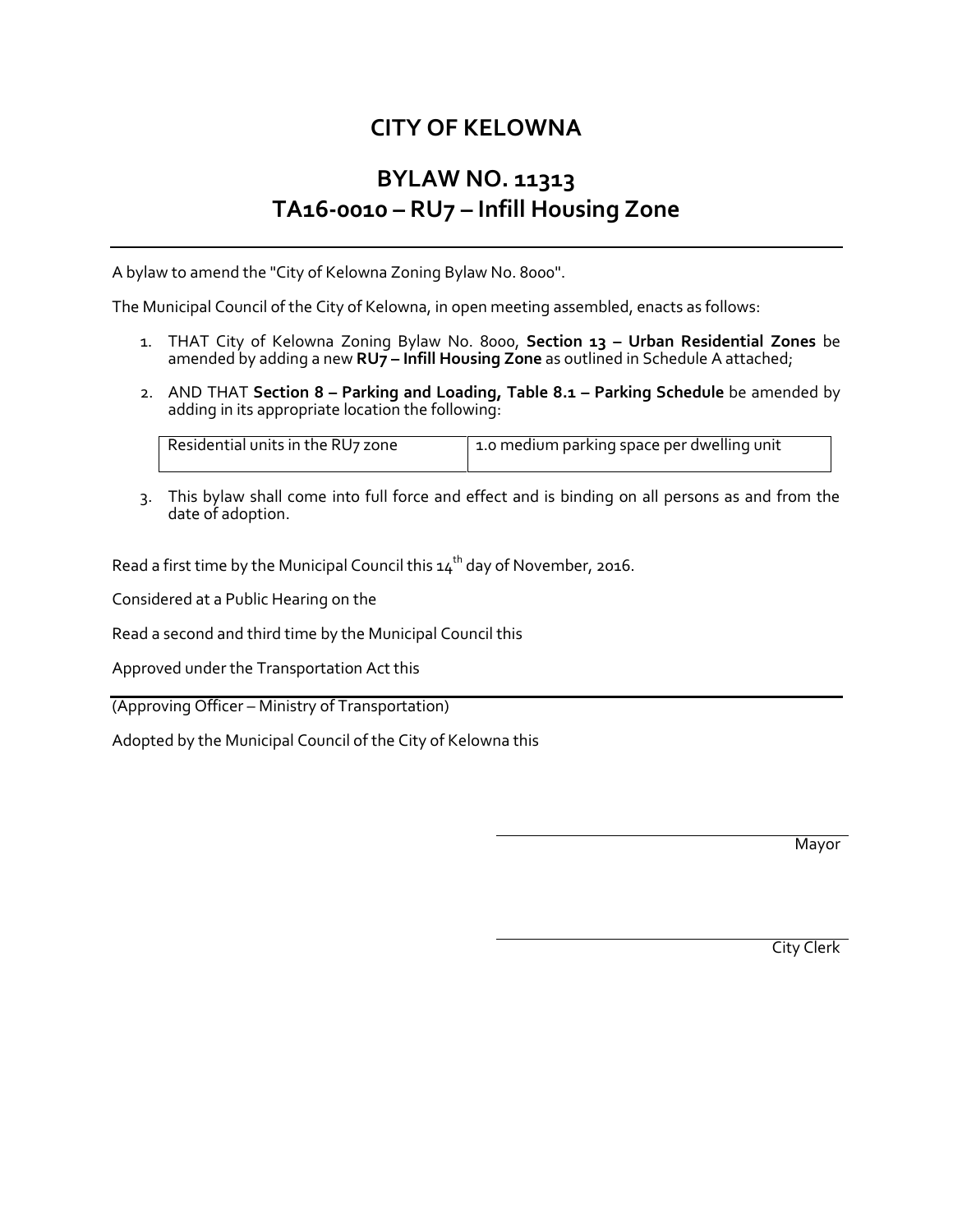# **RU7 – Infill Housing**

#### **1.1 Purpose**

The purpose is to provide a **zone** for infill development of a maximum of four dwelling units on selected properties with lane access in the central city.

#### **1.2 Permitted Uses**

The permitted **principal uses** in this **zone** are:

- (a) **agriculture, urban**
- (b) **community garden**
- (c) **single dwelling housing**
- (d) **two dwelling housing**
- (e) **three dwelling housing**
- (f) **four dwelling housing**

## **1.3 Secondary Uses**

The permitted **secondary uses** in this **zone** are:

- (a) **child care centre, minor**
- (b) **group homes, minor**
- (c) **home based businesses, minor**
- (d) **secondary suite**

## **1.4 Buildings and Structures Permitted**

- (a) **one single detached house** which may contain a **secondary suite**
- (b) **duplex housing**
- (c) **semi-detached housing**
- (d) **two single detached houses** which may contain **secondary suites**
- (e) **three-plex housing**
- (f) **four-plex housing**
- (g) permitted **accessory buildings or structures**

NOTE: A maximum of four dwelling units are permitted, as allowed by Section 1.7 Density Regulations.

#### **1.5 Subdivision Regulations**

- (a) The minimum **lot width** is 7.5 m, except it is 9.5 m for a corner lot.
- (b) The minimum lot depth is 37.0 m.
- (c) The minimum lot area is 277.5 m<sup>2</sup>, except it is 350 m<sup>2</sup> for a corner lot.